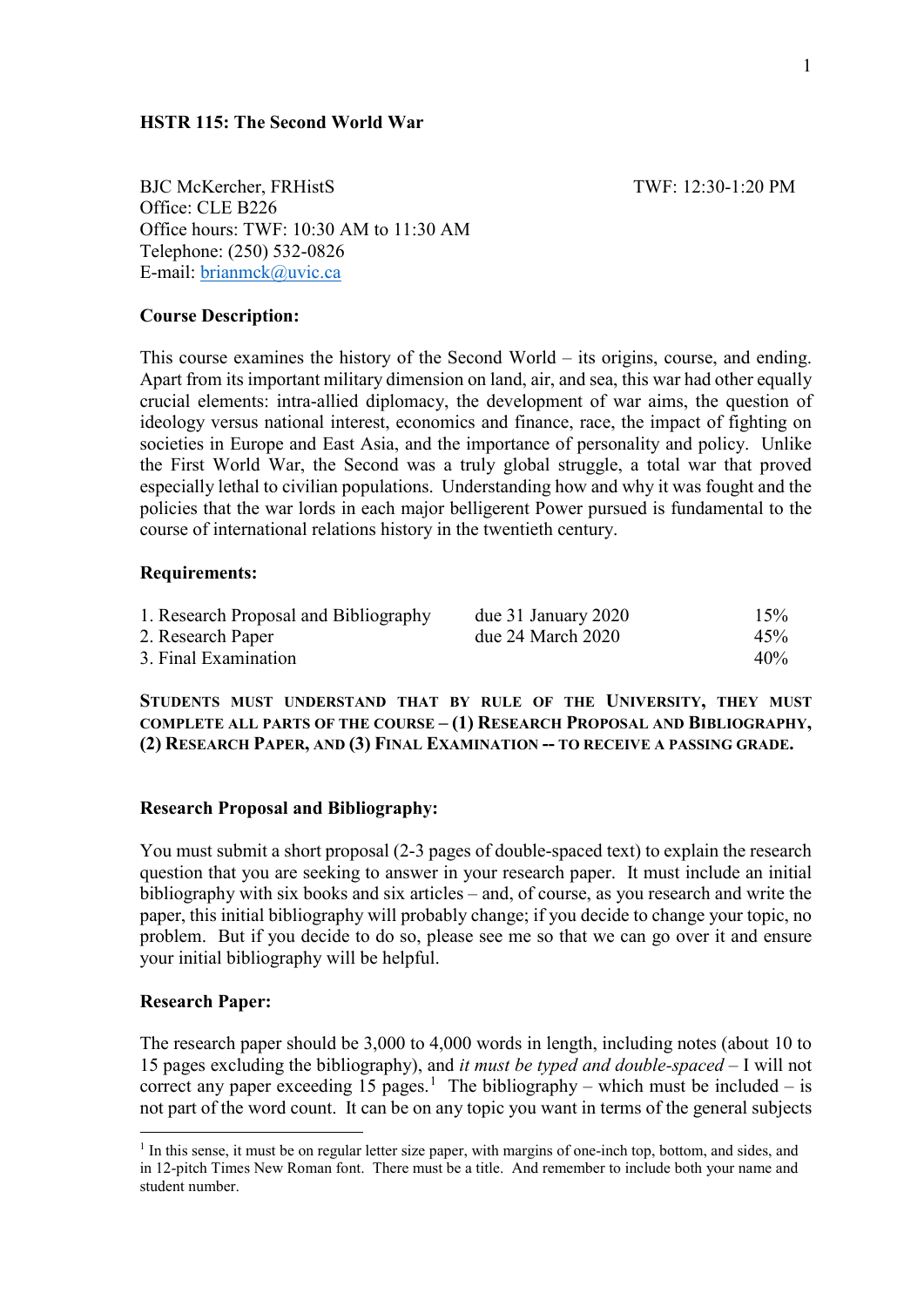covered in the course. If you have any questions or seek clarification on any issue dealing with the term papers, please see me. My office hours are Tuesday, Wednesday, and Friday from 10:30 AM to 11:30 AM. But if these times are difficult for you, I can make special arrangements to see you at any time.

I want you to treat these papers seriously. Not only do they allow you to write about an issue you find interesting, they will give you an opportunity to think, research, and write in a historical way. If possible, although this might be difficult in some instances, I would like you to use *a few primary materials in preparing your paper*. Primary materials are documents like diaries, letters, official despatches, telegrams, speeches, newspapers, and so on written at the time. Our Library here is amongst the best in Canada in its holdings of such materials, many of which have been published in book form. If you feel especially adventurous, you might wish to look at microfilm, but I leave this to you. Late papers will be penalized 5% for each day.

#### **Exams:**

The final examination will be in essay format and will draw upon material from lectures and readings. Examination grades will be determined by the directness, pertinence, and comprehensiveness of each answer. Makeup examinations will be possible only in cases of a documented medical or family emergency.

## **Readings**

It is up to you to read the sections of the textbook that relate to the topics covered in lectures. Our text is Gerhard Weinberg, *A World at Arms. A Global History of World War II* (Cambridge).

#### **Introduction**

| Topic 1 | The Second World War and Modern History                                                                               |
|---------|-----------------------------------------------------------------------------------------------------------------------|
| Topic 2 | Great Powers and National Interests: The Nature of the Interwar World,<br>1919-1939                                   |
| Topic 3 | Germany's Messiah: Adolf Hitler and the Development of Axis Foreign<br>Policy, 1933-1939                              |
| Topic 4 | From the Balance of Power to Appeasement: Britain, France, and the<br>Constellation of International Power, 1933-1939 |
| Topic 5 | How War Came: From Prague to the Polish Crisis, March-September 1939                                                  |
| Topic 6 | Exploiting the Crisis: The Phoney War and Soviet Russian Expansion,<br>September 1939-February 1940                   |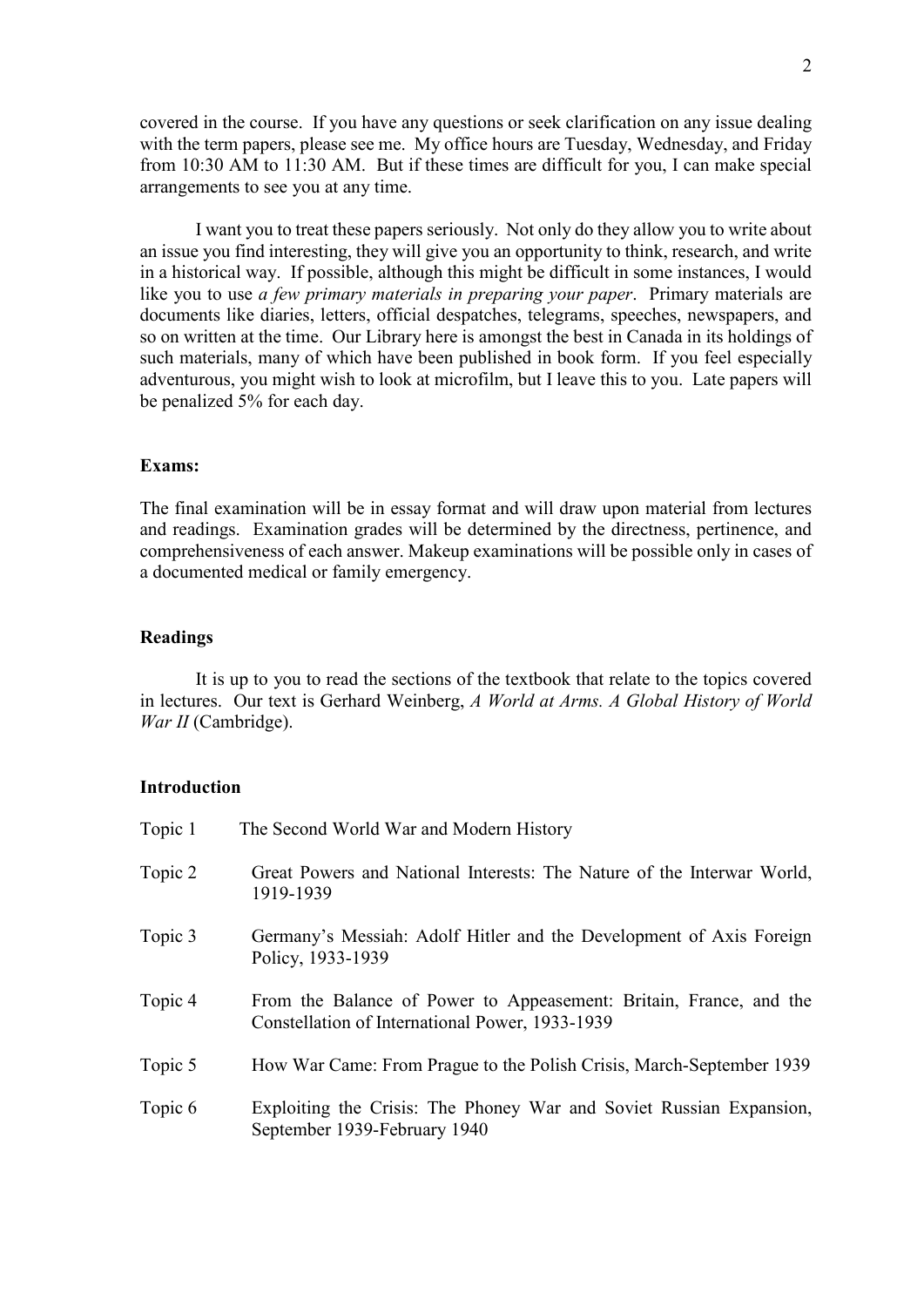3

- Topic 7 Meeting the Crisis: The Phoney War and Anglo-French-German Relations, October 1939-May 1940
- Topic 8 Hitler as a War Lord
- Topic 9 Churchill as a War Lord
- Topic 10 A German Success: The Fall of France, May-June 1940
- Topic 11 Mussolini as a War Lord
- Topic 12 A German Failure: Britain Faces the Axis Alone, June 1940-June 1941
- Topic 13 The New Order: Nazi Germany and Continental Europe, June 1940-June 1941
- Topic 14 Axis Crisis: Mussolini, Hitler, and the Balkans, December 1940-June 1941
- Topic 15 Hitler's Gamble?: Operation Barbarossa, June-December 1941
- Topic 16 Stalin as a War Lord
- Topic 17 The Neutral Ally: The United States, September 1939-December 1941
- Topic 18 Roosevelt as a War Lord
- Topic 19 War, Diplomacy, and the East Asian Balance of Power: Imperial Japan and Japanese Militarists, July 1937-December 1941
- Topic 20 Britain, America, and the Special Relationship: The Construction of the Anglo-American Alliance, December 1941-March 1942
- Topic 21 The Brutal Struggle: Hitler, Stalin, and the Russo-German War, January 1942-November 1943
- Topic 22 A New East Asian Order: The Japanese Co-Prosperity Sphere and War and Diplomacy in East Asia, 1941-1944
- Topic 23 Grinding Down the Axis: The Anglo-American Peripheral Strategy and the Casablanca Conference, March 1942-January 1943
- Topic 24 *Judenfrei*: German Racial Policies and the Holocaust, June 1941-December 1943
- Topic 25 The Axis Cracks: The Anglo-American Peripheral Strategy, the Fall of Mussolini, and the Invasion of Italy, May 1943-December 1943
- Topic 26 The 'Big Three' and Allied War Aims: The Teheran Conference, November 1943